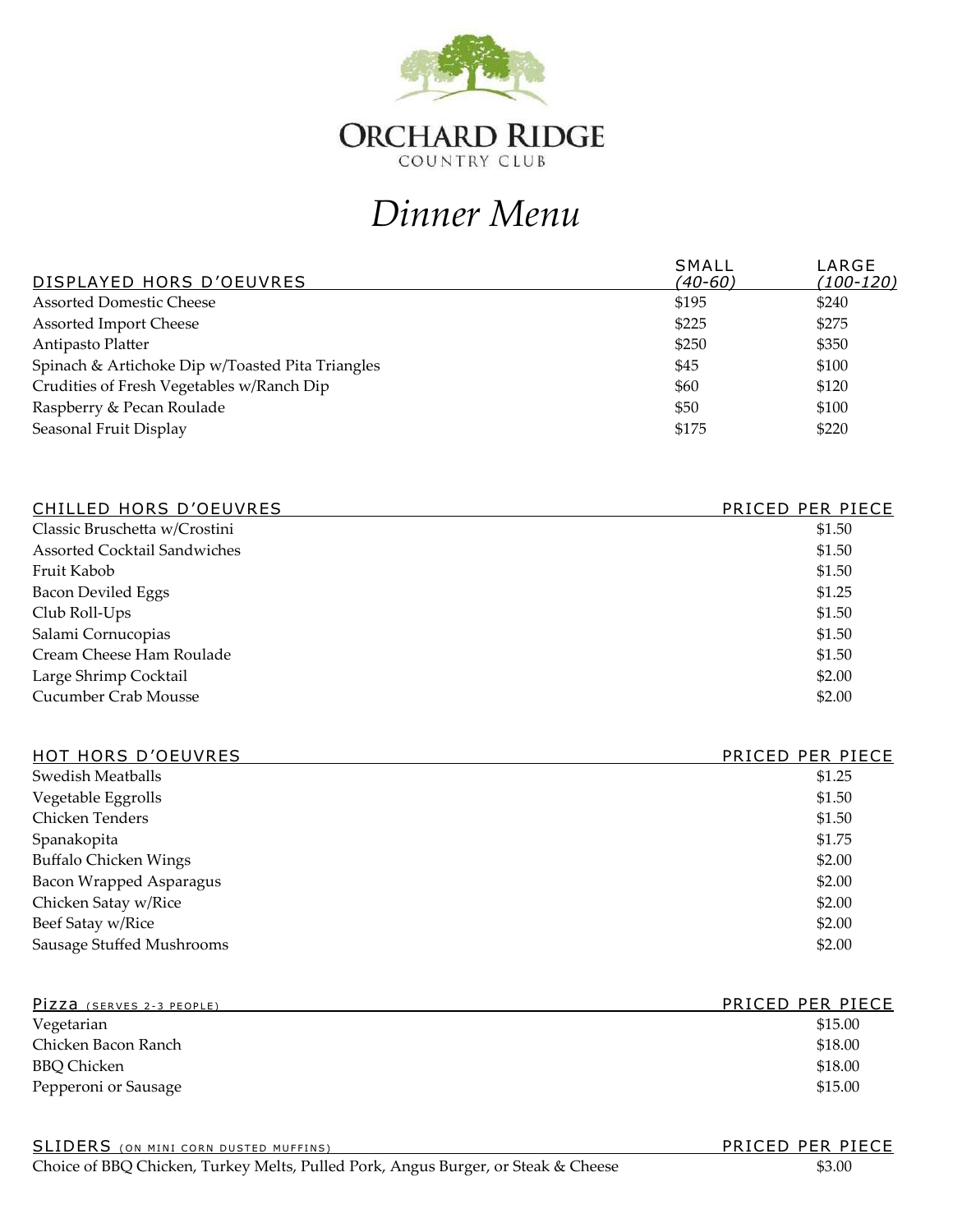

## *Dinner Menu*

| <b>HEAVY HORS D'OEUVRES</b>                                                                                  | PRICED PER PERSON        |
|--------------------------------------------------------------------------------------------------------------|--------------------------|
| Pasta Station (minimum 25 people)<br>Choose 2 Sauces: Marinara, Alfredo, Pesto & Cream, or Olive Oil & Herbs |                          |
| Choose 2 Pastas: Spaghetti, Fettuccini, Penne or Linguine                                                    | \$7                      |
| Vegetarian                                                                                                   | \$8                      |
| Chicken                                                                                                      | \$10                     |
| <b>Steak</b>                                                                                                 | \$12                     |
| Shrimp                                                                                                       | \$12                     |
| <b>Stir Fry Station</b> (minimum 25 people)                                                                  |                          |
| Served w/Fried Rice & Vegetables                                                                             | \$8                      |
|                                                                                                              |                          |
| Chicken                                                                                                      | \$10                     |
| <b>Steak</b>                                                                                                 | \$12                     |
| Shrimp                                                                                                       | \$12                     |
| The "Carving Table" (minimum 20 people)                                                                      |                          |
| \$75 fee for Carving Station                                                                                 |                          |
| <b>Roast Turkey Breast</b>                                                                                   | \$7                      |
| Honey Glazed Ham                                                                                             | \$8                      |
| Apple Cider Glazed Pork Tenderloin                                                                           | \$8                      |
| Peppercorn & Garlic Crusted New York Strip Loin                                                              | \$2                      |
| Prime Rib (minimum 25 people)                                                                                | \$14                     |
| Tenderloin of Beef                                                                                           | \$16                     |
|                                                                                                              |                          |
| <b>SALAD BAR</b><br>Basic Salad Bar                                                                          | PRICED PER PERSON        |
| Specialized Salad Bar                                                                                        | \$6<br>\$10              |
| Kids                                                                                                         | \$5                      |
| <u>ALA CARTE SALAD</u>                                                                                       | <u>PRICED PER PERSON</u> |
| Caesar, Brie & Walnut                                                                                        | \$6                      |
| Hearts of Romaine or Wedge                                                                                   | \$7                      |
| Rockwell                                                                                                     | \$8                      |
| Salad Entrée - Add On                                                                                        |                          |
| Chicken                                                                                                      | \$4                      |
| <b>Steak</b>                                                                                                 | \$6                      |
| Salmon                                                                                                       | \$7                      |
| 4 Pieces of Shrimp                                                                                           | \$8                      |
|                                                                                                              |                          |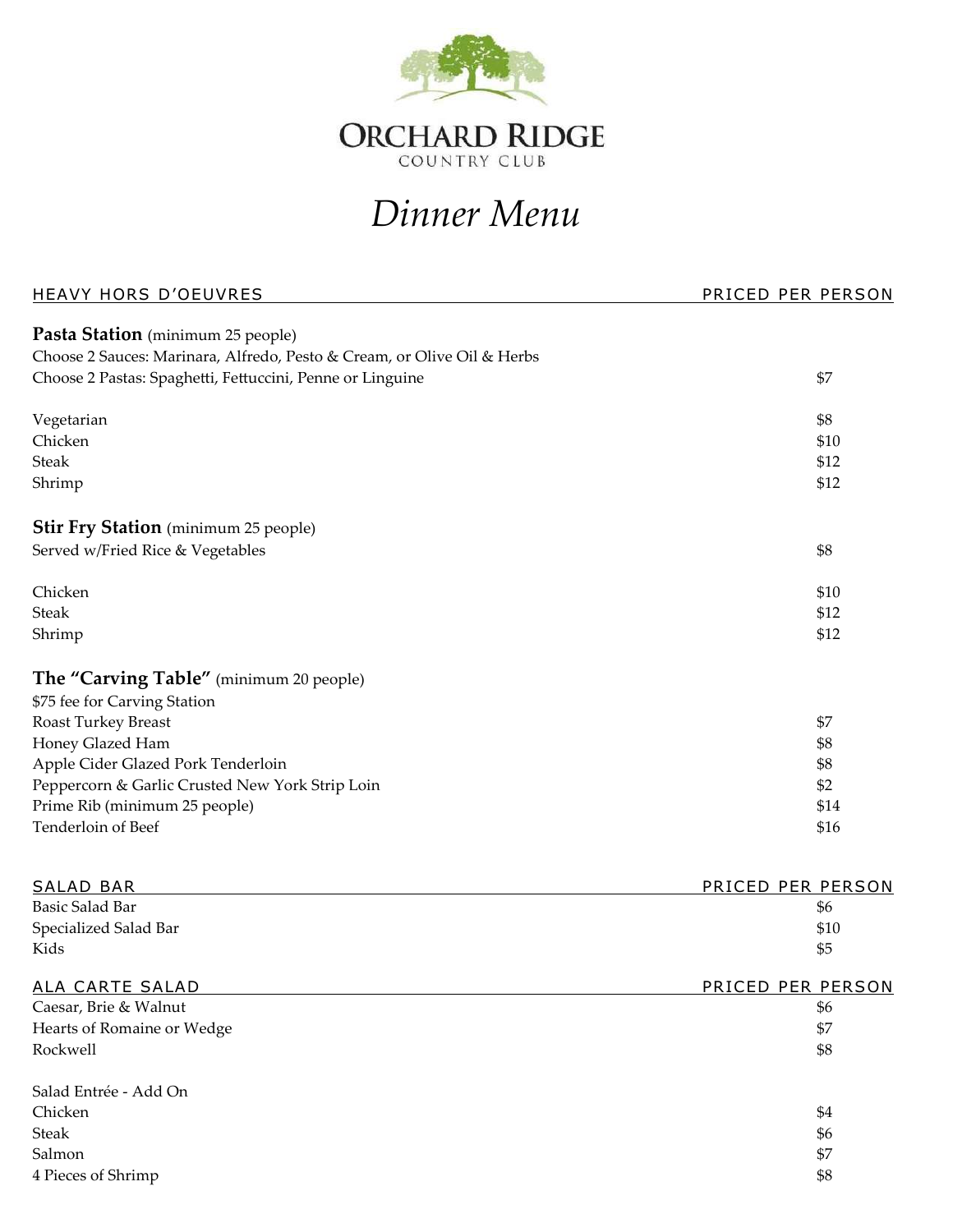

## *Dinner Menu*

| <b>PLATED ENTREE</b>                                                                  | PRICED PER PERSON     |
|---------------------------------------------------------------------------------------|-----------------------|
| Price includes - Garden Salad, Rolls, Starch, Vegetable, Coffee & Tea                 |                       |
| <b>Steaks</b>                                                                         |                       |
| Sliced New York Sirloin                                                               | \$25                  |
| Flat Iron Steak                                                                       | \$26                  |
| New York Strip 12oz                                                                   | \$27                  |
| Ribeye 14oz w/Sautéed Mushrooms                                                       | \$32                  |
| Filet 60z                                                                             | <b>\$Market Price</b> |
| Prime Rib 12oz                                                                        | \$32                  |
| Chicken                                                                               |                       |
| Herb Grilled - Fresh Herbs Brushed with Garlic Butter                                 | \$22                  |
| Florentine - Rich Cream Sauce with Spinach                                            | \$23                  |
| Marsala - Red Wine Sauce with Sautéed Mushrooms                                       | \$23                  |
| Pesto - Pesto with a creamy Volute Sauce                                              | \$23                  |
| Grilled Honey Teriyaki - Honey Teriyaki Glaze with Pineapple Chutney                  | \$22                  |
| Boursin - Roasted & Served with a Boursin Cheese Sauce                                | \$22                  |
| Stuffed - Spinach, Prosciutto, and Mozzarella Cheese                                  | \$26                  |
| Chicken Cacciatore - Stewed with Tomatoes and Onions, Served with a Rich Tomato Sauce | \$26                  |
| Seafood                                                                               |                       |
| Orange Ginger Salmon - North Atlantic Salmon w/a Sweet Orange - Ginger Glaze          | \$24                  |
| Catfish - Fried with a Cornmeal Breading                                              | \$24                  |
| Haddock - Broiled and Served with a Lemon Pepper                                      | \$24                  |
| Swordfish - Citrus & Herb Grilled, Topped with a Citrus Salsa                         | \$25                  |
| Mahi Mahi - Grilled and Served with a Pineapple and Cucumber Salsa                    | \$25                  |
| Sea Bass - Broiled with a Garlic Herb Crust                                           | \$30                  |
| Vegetarian                                                                            |                       |
| Vegetable Primavera - Sautéed Vegetables in a Rich Alfredo Sauce Tossed with Pasta    | \$18                  |
| Eggplant - Grilled and Served on a Bed of Cous Cous with a Tomato Basil Sauce         | \$22                  |
| Ratatouille Crepes - Served with a Vegetable Risotto                                  | \$24                  |
| Duo's                                                                                 |                       |
| Chicken & Salmon - 4 oz Grilled Chicken, 4 oz Grilled Salmon                          | \$30                  |
| Steak & Salmon - 3 oz Filet, 4 oz Grilled Salmon                                      | \$34                  |
| Steak & Chicken - 3 oz Filet, 4 oz Grilled Chicken                                    | \$34                  |
| Steak & Shrimp - 6 oz Filet, , 3 Jumbo Grilled Shrimp                                 | \$40                  |